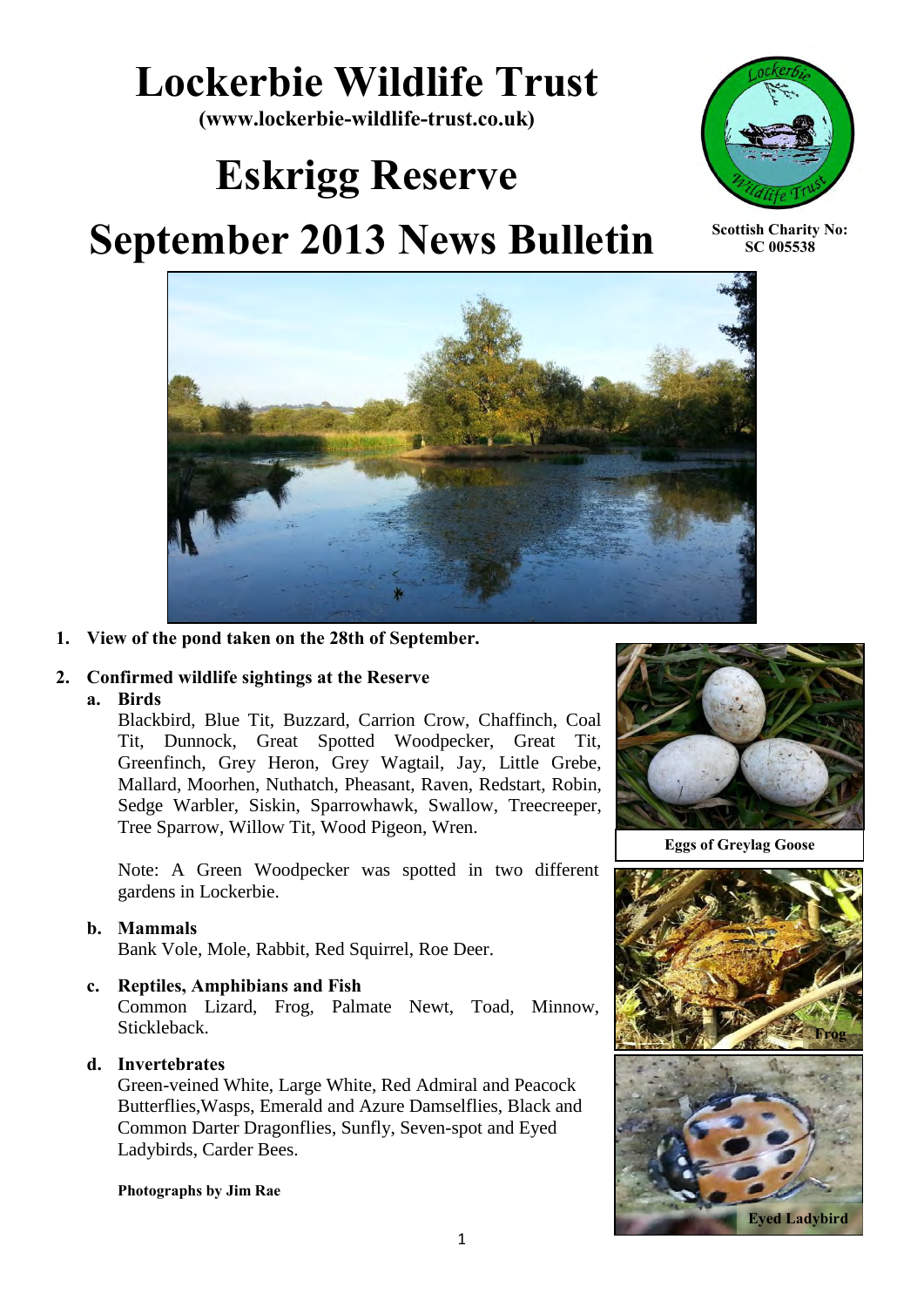**3. September Photo-gallery**

![](_page_1_Picture_1.jpeg)

**First Row - Scarletina Bolete (JR), Red (Common) Darter (JR), Sulphur Tuft growing from a pine cone (JR). Second Row - Cock Pheasant (BL), Red Squirrel eating a hazelnut (BL), Hazelnut on bush (JR). Third Row - Chanterelles (JR), Garden Spider (JR), Nuthatch (TL), Hairy Milk Cap (JR). Fourth Row - Large White and Carder Bee on Devil's Bit Scabious (JR), Wren (PC), Azure Damselfly (PC) Fifth Row – Sedge Warbler (BG), Emerald Damselflies (A & RL), Bank Vole (PC).**

**JR - Jim Rae, BL – Bob Little, TL – Tom Langlands, PC – Pam Copeland, BG – Bob Glaister, A&RL – Andrina & Raymond Laidler.**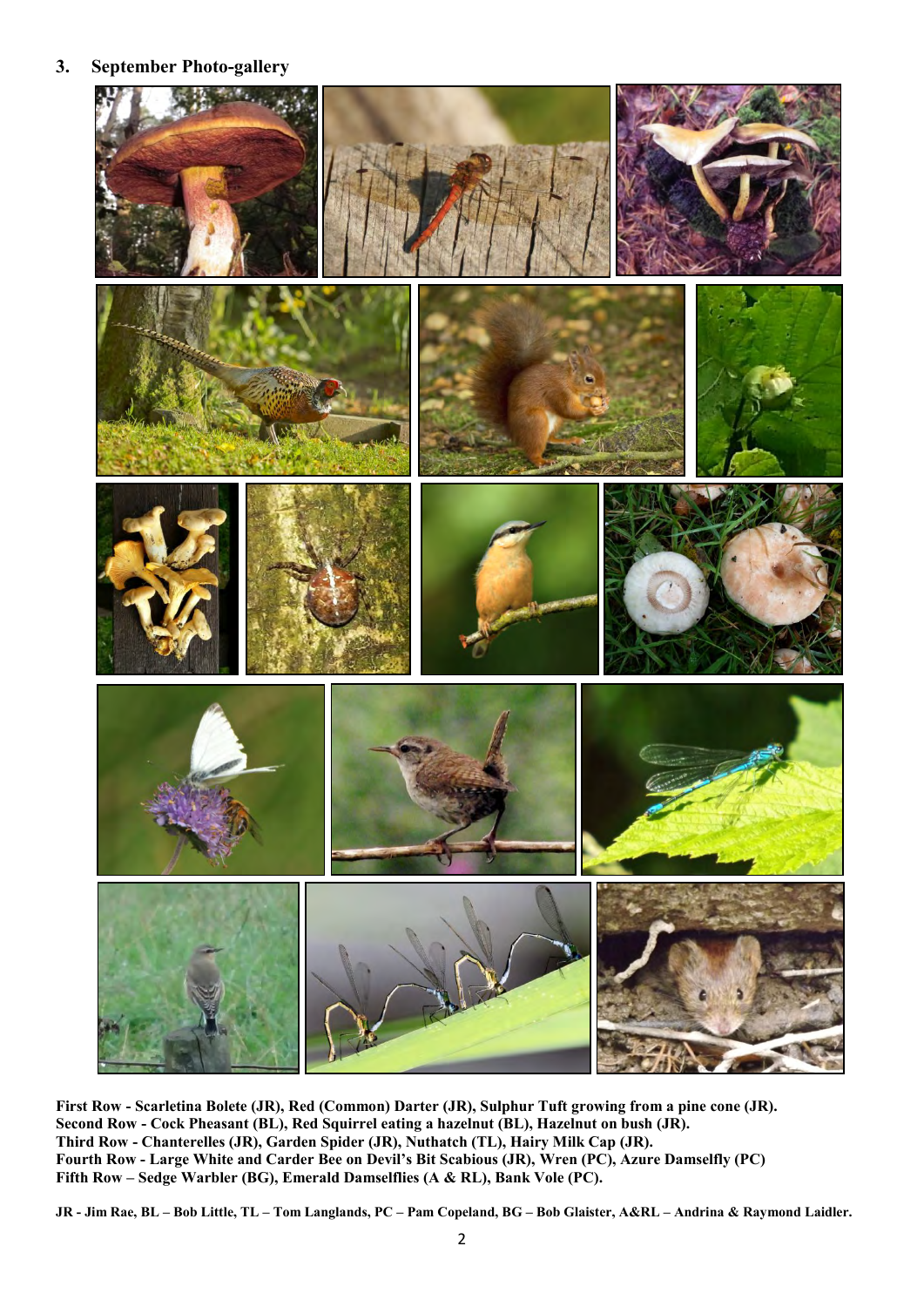| <b>Macro-moths</b>           |                                |        |    |
|------------------------------|--------------------------------|--------|----|
| <b>Angle Shades</b>          | <b>Phlogophora meticulosa</b>  | (2306) |    |
| <b>Brown-spot Pinion</b>     | Agrochola litura               | (2266) |    |
| Canary-shouldered Thorn      | Ennomos alniaria               | (1913) |    |
| <b>Common Marbled Carpet</b> | Chloroclysta truncate          | (1764) |    |
| Dark Marbled Carpet          | Chloroclysta citrate citrata   | (1762) |    |
| <b>Frosted Orange</b>        | Gortyna flavago                | (2364) |    |
| July Highflyer               | Hydriomena furcata             | (1777) |    |
| Large Yellow Underwing       | Noctua pronuba                 | (2107) |    |
| <b>Oblique Carpet</b>        | Orthonama vittata              | (1719) |    |
| Pink-barred Sallow           | Xanthia togata                 | (2273) |    |
| <b>Rosy Rustic</b>           | Hydraecia micacea              | (2361) |    |
| <b>Small Phoenix</b>         | Ecliptopera silaceata          | (1759) |    |
| <b>Small Wainscot</b>        | Chortodes pygmina              | (2350) | 20 |
| Micro-moths                  |                                |        |    |
|                              | Acleris notana                 | (1045) |    |
|                              | <b>Agonopterix scopariella</b> | 704)   |    |
|                              | Agonopterix heracliana         | 688)   |    |
|                              | Ancylis achatana               | (1115) |    |
| <b>Brown Chinamark</b>       | Elophila nymphaeata            | (1345) |    |
|                              | Epiblema scutulana             | (1184) |    |
|                              | Ypsolopha parenthesella        | 460)   |    |

![](_page_2_Picture_1.jpeg)

![](_page_2_Picture_2.jpeg)

![](_page_2_Picture_3.jpeg)

![](_page_2_Picture_4.jpeg)

![](_page_2_Picture_5.jpeg)

 **Angle Shades Brown-spot Pinion Frosted Orange Pink-barred Sallow Rosy Rustic** 

![](_page_2_Picture_11.jpeg)

 **Canary-shouldered Thorn** 

![](_page_2_Picture_13.jpeg)

![](_page_2_Picture_15.jpeg)

![](_page_2_Picture_17.jpeg)

![](_page_2_Picture_19.jpeg)

*Epiblema scutulana Ancylis achatana Acleris notana Ypsolopha parenthesella*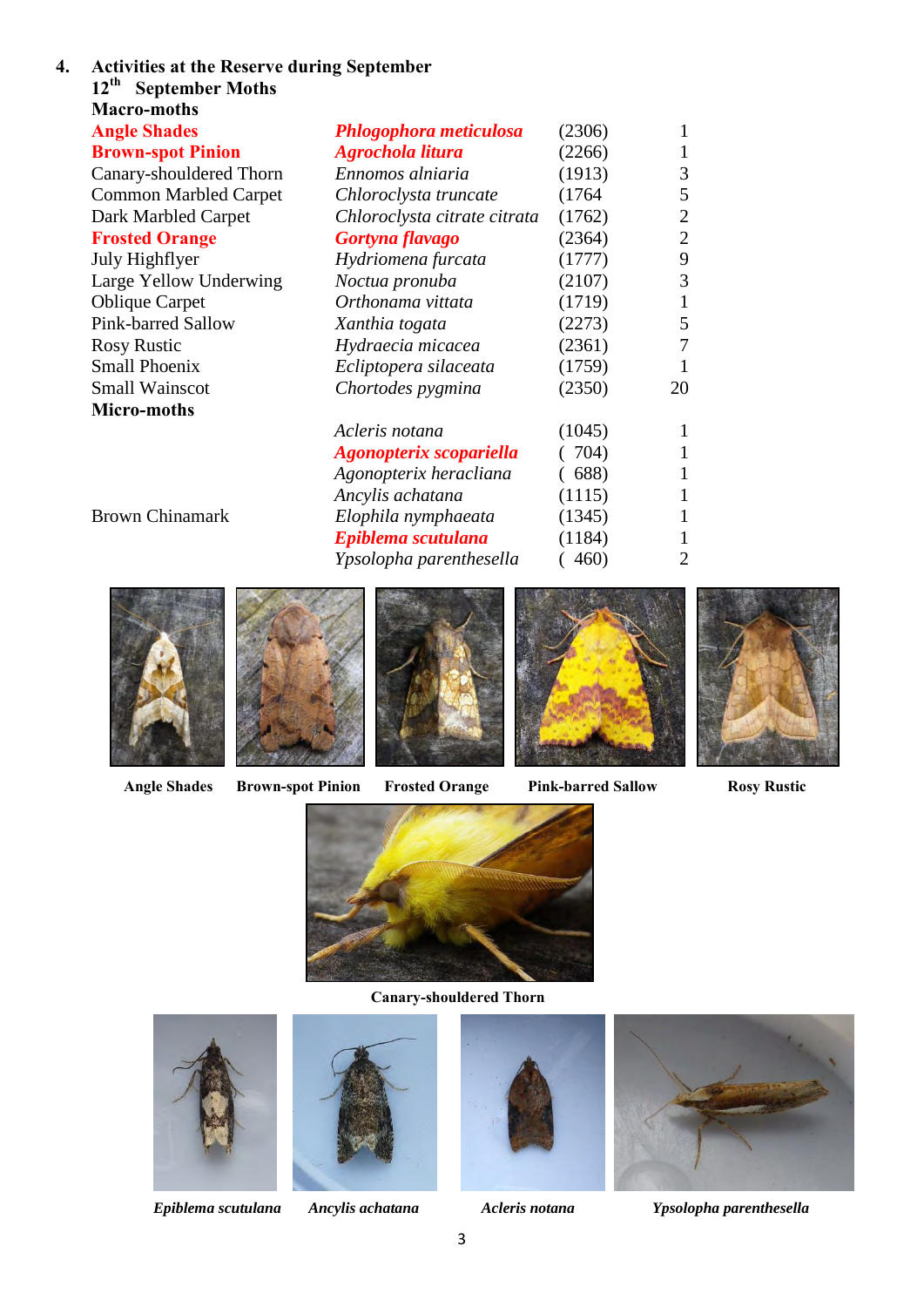#### **15th Fungal Foray with Duncan Ford**

Fungi identified were: Amethyst Deceiver Ashen Chanterelle Blackening Brittlegill Blusher, The Brown Birch Bolete Chanterelle Charcoal Burner Crab Brittlegill Crested Coral Earthball False Chanterelle Fenugreek Milk Cap Foxy Orange Web-cap Grey Grisette Hairy Milk Cap Jellybaby Ochre Brittlegill Orange (Apricot) Milk Cap Penny Bun Primrose Brittlegill Red-dappled Web Cap Rufus Milk Cap Saffron Milk Cap Sickener, The Slimy (Beech) Milk Cap Tawny Grisette Ugly Milk Cap Wood Cauliflower Wood Hedgehog Yellow-staining Milk Cap

Fungi with no English Name *Collybia aquosa Cortinarius pseudosalor Exidia plana* 

![](_page_3_Picture_3.jpeg)

**Ashen Chanterelle**

![](_page_3_Picture_5.jpeg)

**Charcoal Burner**

![](_page_3_Picture_7.jpeg)

![](_page_3_Picture_9.jpeg)

**Ugly Milk Cap**

![](_page_3_Picture_11.jpeg)

**Brown Birch Bolete**

![](_page_3_Picture_13.jpeg)

**Crab Brittlegill**

![](_page_3_Picture_15.jpeg)

**Penny Bun Rufous Milk Cap** 

![](_page_3_Picture_17.jpeg)

**Wood Hedgehog**

![](_page_3_Picture_19.jpeg)

**17th ITV Border** took film footage of the Red Squirrels to accompany a news feature about the Red Squirrels in the South of Scotland and an interview with Heinz Traut.

**Pages 3 & 4 Photographs by Jim Rae**